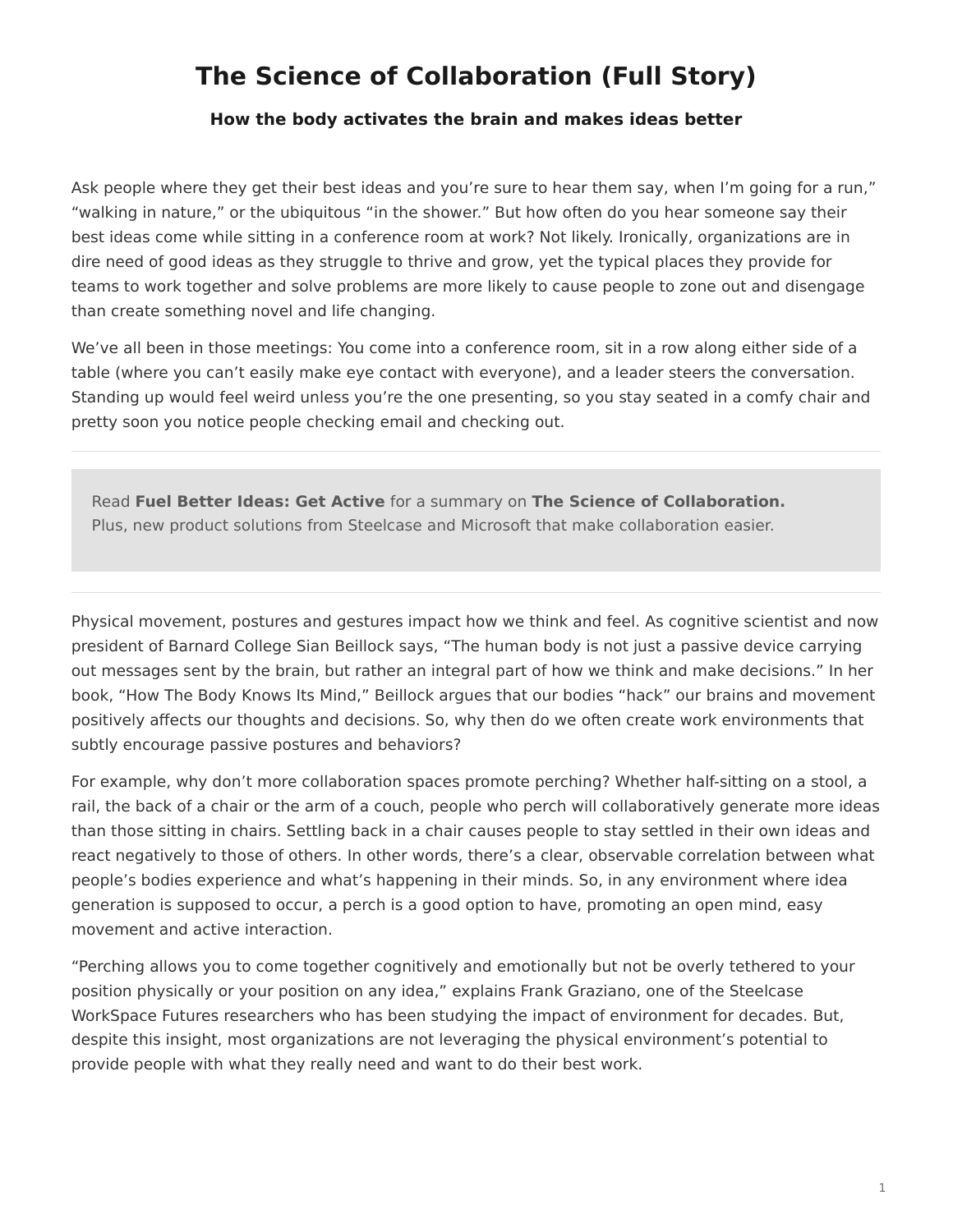## **MEETING IS NOT COLLABORATING**

"I think one of the biggest misconceptions people have about collaboration is that they define it as communication," observes Donna Flynn, Steelcase vice president of WorkSpace Futures. "Meetings happen — many meetings happen — and very frequently there's not a lot of valuable output because the bulk of the time is spent communicating about a problem rather than actively solving it."

Teamwork has become the new norm and people working in offices spend more time with others than working individually, according to a recent Steelcase survey of more than 3,000 people in North America, Europe and Asia. The vast majority of respondents (97 percent) feel collaboration is important to their work and 90 percent believe it is the way to generate better ideas.

A lot of meetings happening today are about sharing information (informative collaboration) and evaluative activities such as feedback sessions, work reviews and executive reviews, which are important forms of collaboration. But the most challenging form of collaboration is generative — it leads to new ideas and fuels innovation, and rarely happens in typical meeting settings. At its best and most creative, collaboration is active and dynamic, versus passive and sedentary. "Our brains and bodies need to move to be creative," emphasizes Flynn.

## **IT'S NOT YOUR FAULT**

As organizations focus on collaboration as a means to innovation, people face some very real barriers. Most of them (70 percent) are still trying to collaborate in those traditional conference rooms that suck the oxygen out of creativity. These spaces are usually enclosed (75 percent) and the large majority of these collaboration sessions are scheduled (81 percent) versus spontaneous. More often than not, collaboration technologies to display information and ideas are non-existent. Expecting people to collaborate in environments like this is like expecting someone to dance in a straightjacket — impossible to do well.

"Organizations need to get better at designing spaces that help people come together to create highly impactful outcomes," says Flynn. "Right now, there's a lot of less-than-effective time spent together. If we can help reframe what collaboration is and how to make it really impactful with the right tools, spaces and practices, everyone will benefit — the individual, the team and the business."

Findings from education research inspired the concept of active collaboration. Just as active learning changed education, active collaboration has the potential to transform work.

## **ACTIVE LEARNING INSPIRES ACTIVE COLLABORATION**

Organizations that innovate consistently build cultures that nurture learning as a key behavior—teams are encouraged to try new ideas, prototype concepts, learn what works, what doesn't and then iterate. If learning plays such a pivotal role in innovation, it makes sense to look at new developments in learning environments to understand if those concepts could be applied to work environments.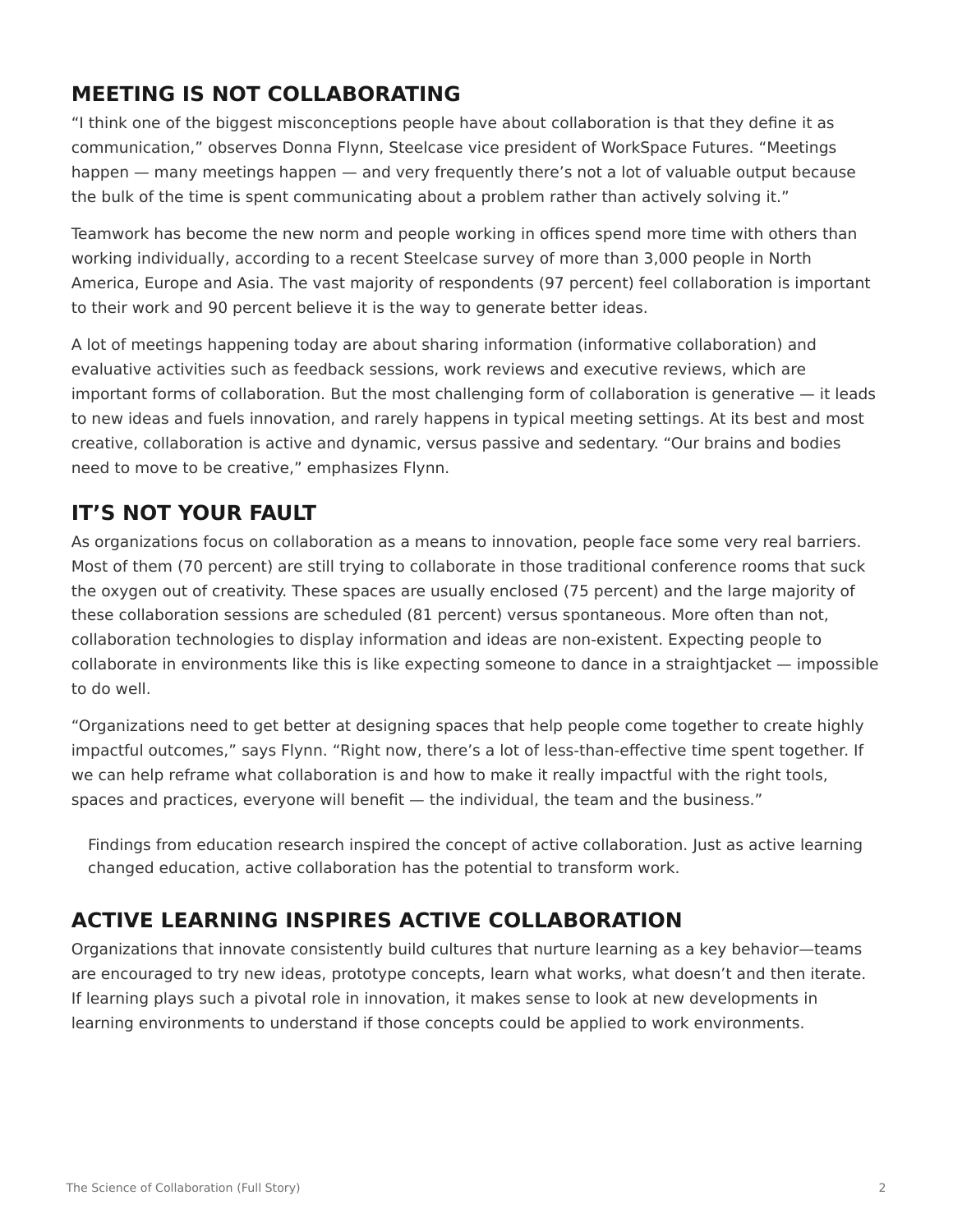Active learning theory recognized that traditional classrooms designed in static rows were not keeping pace with the ways students need to learn in the 21st century. Steelcase education researchers explored how to design learning environments that adapt to diverse modes of learning and encourage students to participate more actively. In active learning environments instructors and students can easily rearrange their spaces to support small group work, large group discussions or individual learning. Unlike traditional classrooms, students can move throughout the room as needed, and interact with their instructors and classmates. This is a paradigm shift for some educators, but learning outcomes are soaring.

As the empirical evidence accumulates, methods such as active and embodied learning — that recognize the link between body, mind and environment — have rapidly become classroom norms, replacing traditional approaches where students sit and passively receive information from their teachers at the front of the room. One embodied learning study involved middle school students studying gravity and planetary motion using an immersive, whole-body interactive simulation. When compared to other students who used a desktop version of the same simulation, the results were clear — using the body to enact concepts and experience critical ideas lead to significant learning gains, higher levels of engagement and more positive attitudes toward the topic.

Traditional classrooms (left) are designed in static rows and force students to sit and listen passively. Active learning classrooms (right) promote more interaction between students and instructors. Learning outcomes improve as students become more engaged.

Similarly, the design of traditional conference rooms (left) can cause people to tune out and disengage. Active collaboration settings (right) promote movement, equal participation and deeper engagement.

These findings from education research inspired the concept of active collaboration. Just as active learning changed education, active collaboration has the potential to transform work. It is all about designing spaces that encourage people at work to move more, get out of passive behaviors and become more physically and emotionally engaged in the creative process. For example, behaviors such as standing side-by-side encourage "thinking together." Displaying ideas on boards or collaboration devices invites others to build on those ideas. Making sure everyone has equal access to express their thoughts fosters diversity of thinking and leads to better outcomes.

These behaviors can be nurtured in the workplace by designing spaces to promote:

- Active postures, such as perching, standing and moving;
- Active use of both analog and large-scale collaboration technology to physically connect with content; and
- Equal participation among teammates by breaking down hierarchical structures and leveraging technology to include remote participants more fully.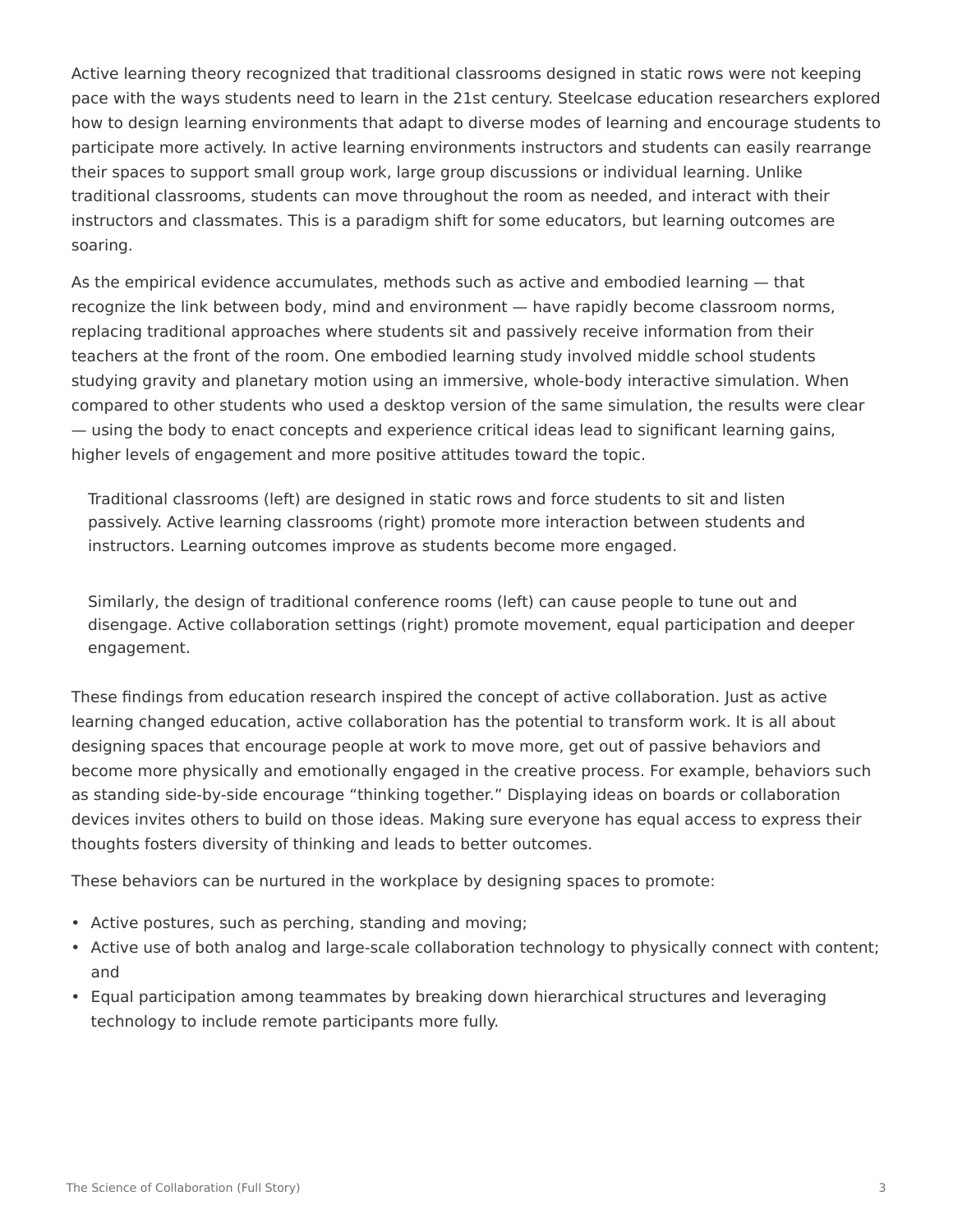### **WHY MOVE?**

Changing postures and less sitting translates into more physical, mental and emotional engagement in the problem-solving process. Perching or standing signals active engagement and participation, while providing for a variety of postures in a collaborative space assures individuals can move through the full range of team dynamics, from idea generation to critique and reflection, to releasing tension and renewing energy.

Movement is important for generative collaboration because "we negotiate the value of ideas through our physical proximity to how and where they're expressed, which controls our ability to build on ideas and collectively create something new," notes Graziano. Movement assures team members can be close to each other as well as to whiteboards and technologies that array and aggregate their ideas. Even pacing around the room has been shown to increase creativity, according to Beilock. "This fosters more fluid turn taking and sharing in the construction of an idea," explains Graziano.

"What you want to achieve is a fluid environment, which creates a more open mindset," says Graziano. "Visible information forms its own community as a representation of its authors and it becomes usable in knowable space. You're not owned by your chair, instead you're sharing your ideas. And that becomes a very different experience."

Collaboration is often described as a meeting of the minds. Yet, we also frequently use action-oriented metaphors to describe our thought processes — sorting through ideas, getting our thoughts straight, pulling concepts apart, weighing the pros and cons, etc. This habit had led some researchers, including the Swiss child psychologist Jean Piaget (1896-1980), to suggest that thought is fundamentally internalized action. Children learn, he said, by doing.

As neuroscientists continue to learn about brain functioning, it's clearer than ever that our bodies and brains function interdependently. John J. Ratey, M.D. and associate clinical professor of psychiatry at Harvard Medical School, and Beilock, are among a growing number of experts who have presented scientific evidence that movement helps us think and feel better. Even just standing up or performing small movements pumps fresh blood and oxygen to our brains, triggering the release of chemicals like endorphins and dopamine, which improve mood and memory and also play a role in creativity by stimulating the brain to forge new neural pathways versus focusing on what it already knows. This means movement can have an immediate effect on how quickly an insight is reached.

Studies conducted at the University of Illinois a decade ago were reportedly the first to show a person's ability to solve a problem can be influenced by how he or she moves. Specifically, swinging their arms helped participants solve a problem whose solution involved swinging strings, demonstrating that the brain can use body cues to help understand and solve complex problems. According to the lead researcher Alejandro Lleras, "… actions influence thought and, furthermore, … can implicitly guide people toward insight by directing their actions." Another study at the University of Illinois showed that physical movements can aid learning and memory as well as change a person's perceptions or attitudes toward information.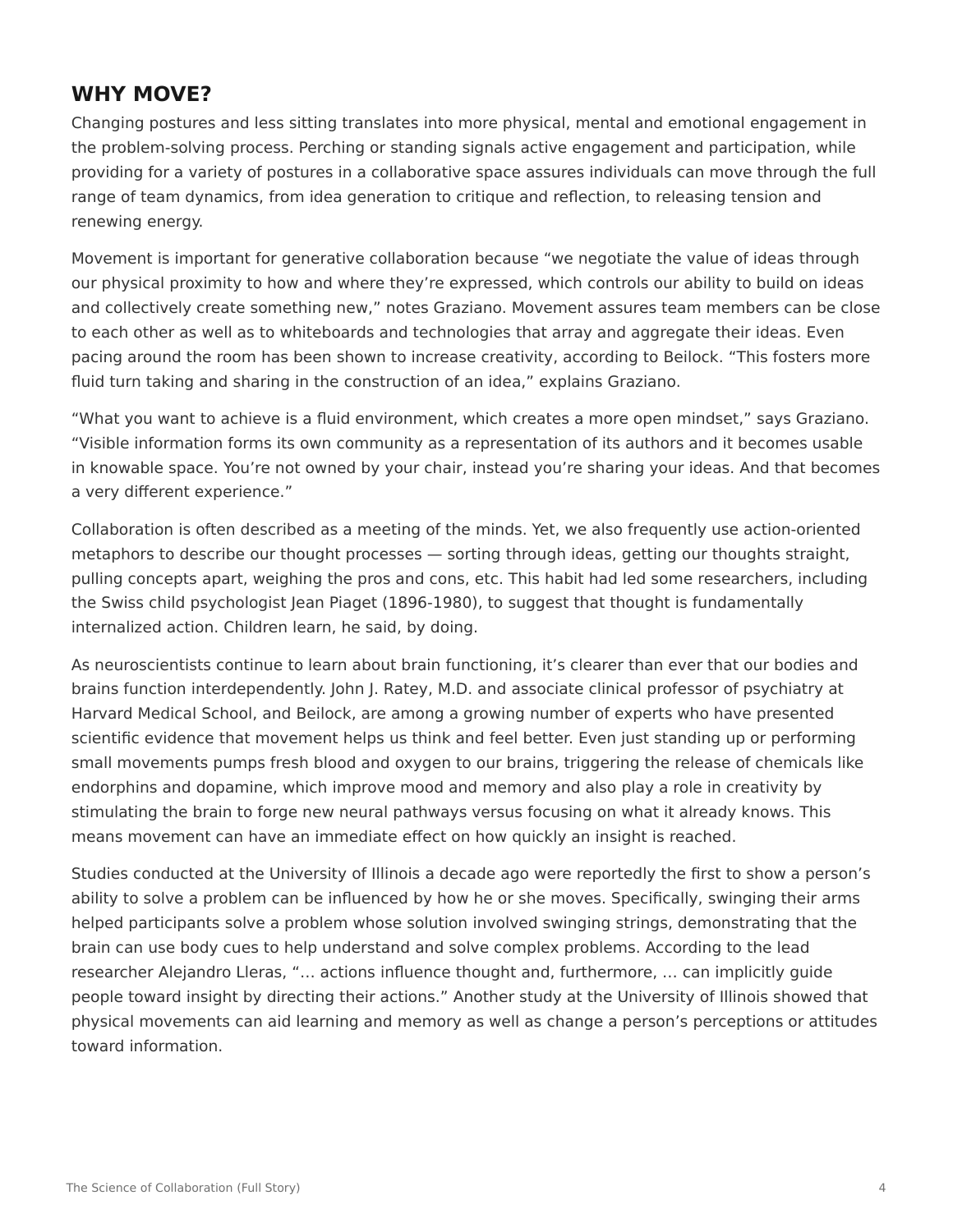Studies at Stanford University have investigated how walking enhances creative ideation. The overwhelming majority of participants in three experiments were more creative while walking than sitting. In fact, walking increased their creative output by an average of 60 percent. Some researchers suggest that gesturing can enhance our ability to learn and change thought by grounding it in action. As Graziano explains, "Gestures connect content across media to develop new concepts and develop a shared mind."

Conversely, sitting slows brain activity. In as little as 30 minutes, sitting can lead to foggy thinking and becoming more easily distracted. That's especially bad news for the hard work of creative collaboration, which places heavy demands on the cerebral cortex, where analysis, critical thinking and problem solving are centered. Because the cortex is an energy guzzler, movement is key to keeping our brains activated and our creative thinking aroused. As John Medina, author of "Brain Rules" expresses it, physical activity is "cognitive candy" — it makes us more energized, engaged and focused.

The Stanford d.school, which focuses on innovation and creativity, explored how posture and movement impacts generative collaboration. Reported in the book "Make Space" by Scott Doorley and Scott Witthoft, the study observed participants collaborating in four distinctly different prototype spaces. One space clustered them in straight-backed chairs around a table. In another, they leaned back into soft couches facing each other in a typical lounge setting. Another prototype was an empty, open space flanked by perches, the only seating option available. The fourth was dubbed "The Sandbox" — a low box with a padded interior where participants could sit low and close to each other.

**1)** Straight-back seating at a fixed table limits people's ability to move. **2)** Soft seating caused people to lean back and critique ideas rather than develop new ones. **3)** Open area flanked by perches promotes standing postures and allows people to move easily, resulting in more and better ideas. **4)** Low padded seats close to each other make it hard to get up and share ideas.

To the surprise of the researchers, the comfort, closeness and informality of the low seating in "The Sandbox" made it hard to get up to share a thought, and the intimacy came across as forced and uncomfortable. The participants seated on sofas not only settled in physically, but began to critique ideas more than build on them. In contrast, the space with perches encouraged active, upright postures. Participants were free to stand and move around. Energy was high and the interplay was lively, resulting in more and better ideas than in the other three prototypes. Doorley and Witthoft's conclusion? Posture does indeed have "a profound effect" on behavior and idea generation. "Through simple prototyping with postures as a focus, we found that even the slightest attention toward posture — standing versus sitting, for example — can greatly amplify the potential of design collaboration."

### **EQUAL PARTICIPATION**

The perception of working collectively can supercharge performance, according to a study reported in The Journal of Experimental Social Psychology. Participants who were primed to work collectively stuck to their task 64 percent longer than their solitary peers, and they also reported higher engagement, less fatigue and higher success.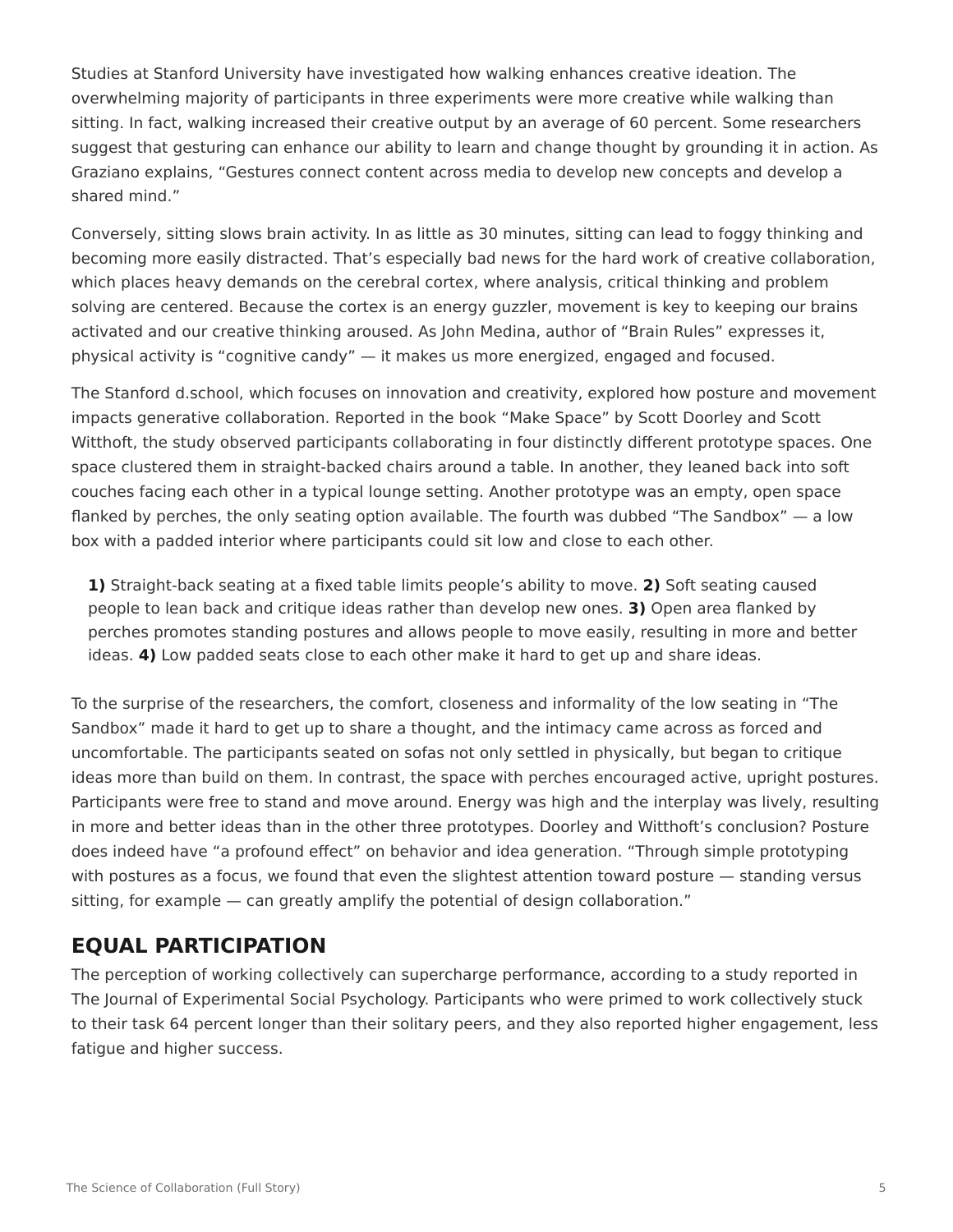In the best collaboration experiences, everyone has an equal voice, equal opportunities to actively contribute ideas and equal access to where the team's ideas congregate, whether it's a digital or analog display. Although analog tools are more prevalent, recent studies at the Beckman Institute for Advanced Science and Technology at the University of Illinois have indicated when technology is used as an interaction tool, it can improve problem-solving as well as strengthen individuals' identification with the content and their confidence in their ability to address problems.

Of course, equal participation is much more challenging when teams are distributed versus co-located, and more teams than ever are facing that challenge. "It's really hard when you're the only person who's not in the room," reports Flynn, who collaborates virtually about 60 percent of the time. "Even if you have a lot to say and everyone knows that you do, our brains are wired to connect with the people we're sitting next to." Intentionally making space in the conversation for people who aren't in the room is critically important. Having team protocols and the right technologies play an important role in closing the distance gap.

## **DESIGNING FOR ACTIVE COLLABORATION**

The vital relationship between physical activity, creativity and collaboration can be translated into thoughtfully-designed places that [bring people, place and technology together](http://www.steelcase.com/360-roam) so teams engage more deeply and generate more and better ideas, faster.

The Steelcase Applications Design Studio offers these principles to create spaces for active collaboration:

### **Encourage movement**

- Use light-scale, light-weight furniture to allow fluid movement; allow teams to feel empowered to take over the space and create a space that best suits their needs.
- Provide ample circulation space for comfortable proximity between team members and technology.
- Design for physical and emotional comfort through posture options and comfortable proximity to other people (eye-to-eye) and content sources. Consider posture relative to the work mode—i.e. standing height for generative meetings so people can easily flow between work surfaces and interaction with wall-integrated technology.
- Provide seating that supports upright postures such as firm-sit lounge or standing/ perching postures.
- Combine furniture + technology that encourage visual exploration, experimentation, and equal contribution by all members of a team; when pairing large-scale technology with lounge settings, provide ample space for proper viewing and circulation.

### **Encourage equal participation**

- Provide co-creation tools, such as [large-scale collaboration devices](http://www.steelcase.com/roam), that allow everyone to contribute to and interact with content.
- Integrate technologies that help speed the visualization process and offer interactive ways to evaluate ideas together.
- Support making ideas visible and persistence of information by leveraging vertical planes with